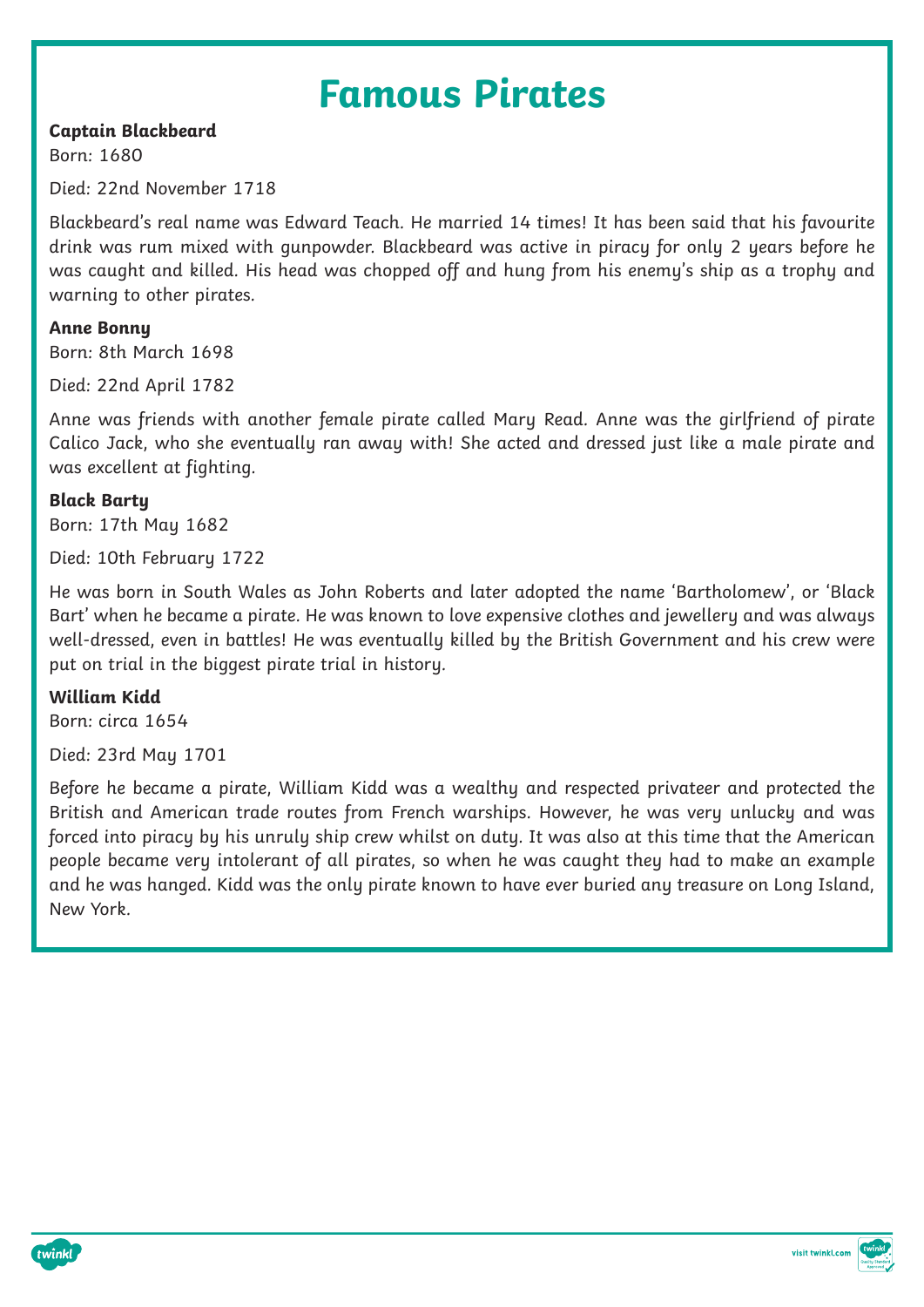

1. Which of these pirates was born first?



2. '...that the American people became very intolerant of all pirates.' What do you think the word intolerant means in this sentence?

<u> 1989 - Andrea Santa Alemania, amerikana amerikana amerikana amerikana amerikana amerikana amerikana amerikan</u>

<u> 1989 - Andrea Santa Andrea Santa Andrea Santa Andrea Santa Andrea Santa Andrea Santa Andrea Santa Andrea San</u>



3. How are Captain Blackbeard and Black Bart similar?



4. Do you think that male pirates respected Anne Bonny? Why?



visit twinkl.com